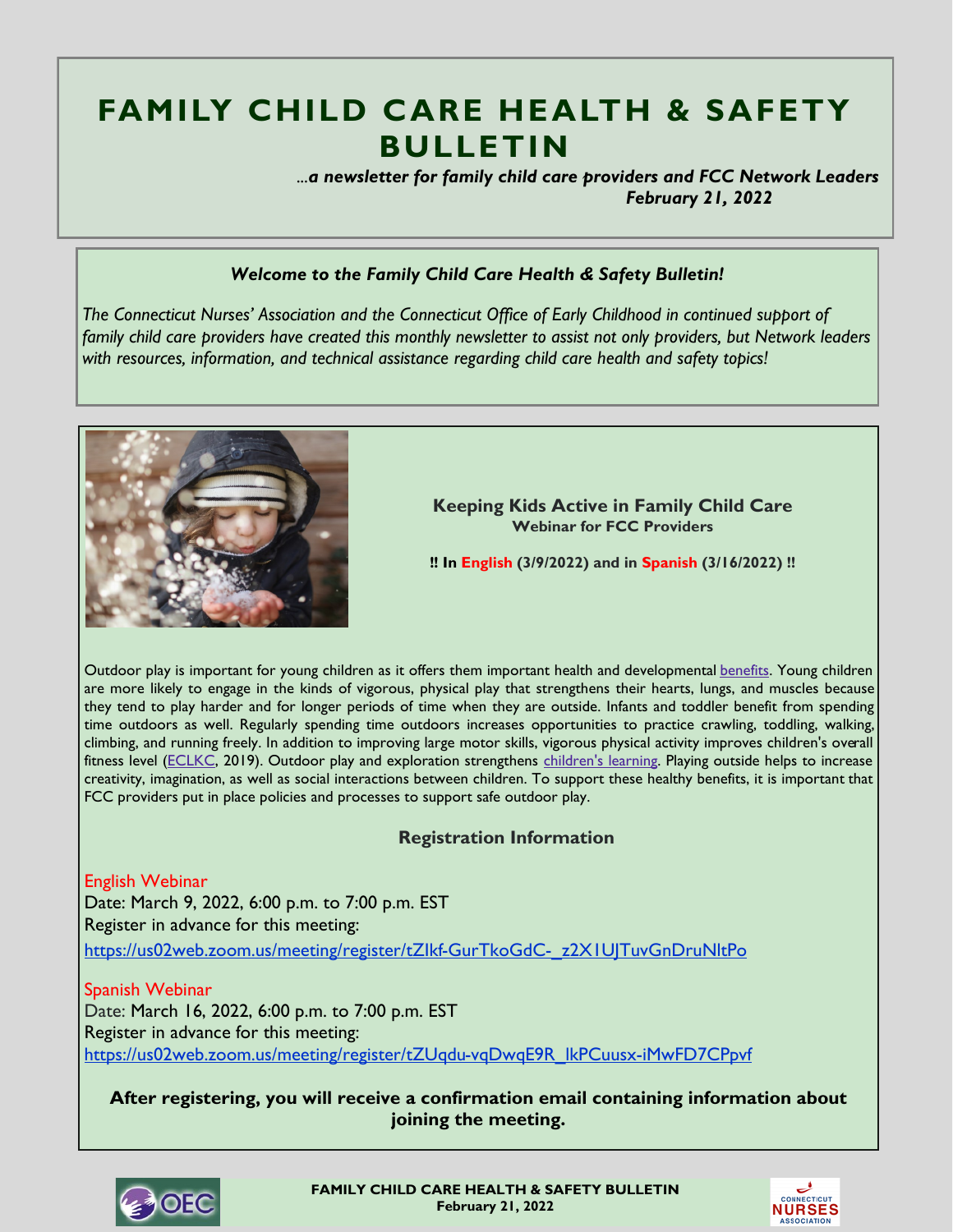# **BOLETÍN SOBRE SALUD Y SEGURIDAD EN LA GUARDERÍA FAMILIAR**

*… un boletín para proveedores de servicio de guardería familiar (FCC en inglés) y líderes de la red de las FCC*

*February 21, 2022*

# *¡Bienvenido al Boletín de Salud y Seguridad de Cuidado Infantil Familiar!*

*¡La Asociación de Enfermeras de Connecticut y la Oficina de La Primera Infancia de Connecticut en apoyo continuo de los proveedores de cuidado infantil familiar han creado este boletín mensual para ayudar no solo a los proveedores, sino también a los líderes de la Red con recursos, información, y asistencia técnica con respecto a los temas de salud y seguridad del cuidado infantil!*



# **Manteniendo activos a nuestros niños en la guardería Seminario web para proveedores de la FCC**

**!! En inglés (3/9/2022) y en español (3/16/2022) !!**

El juego al aire libre es importante para los niños pequeños, ya que les ofrece importantes **[beneficios](https://eclkc.ohs.acf.hhs.gov/learning-environments/supporting-outdoor-play-exploration-infants-toddlers/benefits-outdoor-play-exploration) para la salud y** el desarrollo. Los niños pequeños son más propensos a participar en los tipos de juegos físicos intensos que fortalecensus corazones, pulmones y músculos porque tienden a jugar más intensamente y durante períodos de tiempo más largos cuando están al aire libre. Pasar tiempo al aire libre resulta beneficioso también tantopara bebés como para infantes. Pasar tiempo al aire libre con regularidad aumenta las oportunidades dedesarrollar habilidades de gateo, caminar, trepar, y correr libremente. Además de mejorar las habilidades motoras fundamentales, los ejercicios físicos intensos mejoran el estado físico general de los niños [\(ECLKC,](https://eclkc.ohs.acf.hhs.gov/learning-environments/supporting-outdoor-play-exploration-infants-toddlers/benefits-outdoor-play-exploration) 2019). El juego y la exploración al aire libre [fortalecen el proceso de aprendi](https://eclkc.ohs.acf.hhs.gov/learning-environments/supporting-outdoor-play-exploration-infants-toddlers/going-outside-strengthens-childrens-development-learning)[zaje en el niño.](https://eclkc.ohs.acf.hhs.gov/learning-environments/supporting-outdoor-play-exploration-infants-toddlers/going-outside-strengthens-childrens-development-learning) Jugar al aire libre ayuda también a aumentar la creatividad, la imaginación, y las interacciones sociales entre los niños. Para apoyar estos saludables beneficios, es importante que los proveedores de FCC implementen políticas y procesos destinados a promover los juegos al aire libre.

# **Información de registro**

Webinar en inglés Fecha: 9 de marzo de 2022, 6:00 p.m. to 7:00 p.m. EST Regístrese con anticipación para esta reunión: [https://us02web.zoom.us/meeting/register/tZIkf-GurTkoGdC-\\_z2X1UJTuvGnDruNltPo](https://us02web.zoom.us/meeting/register/tZIkf-GurTkoGdC-_z2X1UJTuvGnDruNltPo)

# Webinar en español

Fecha: 16 de marzo de 2022, 6:00 p.m. to 7:00 p.m. EST Regístrese con anticipación para esta reunión: [https://us02web.zoom.us/meeting/register/tZUqdu-vqDwqE9R\\_lkPCuusx-iMwFD7CPpvf](https://us02web.zoom.us/meeting/register/tZUqdu-vqDwqE9R_lkPCuusx-iMwFD7CPpvf)

**Después de registrarse, recibirá un correo electrónico de confirmación que contiene información sobre cómo unirse a la reunión.**



**FAMILY CHILD CARE HEALTH & SAFETY BULLETIN February 21, 2022**

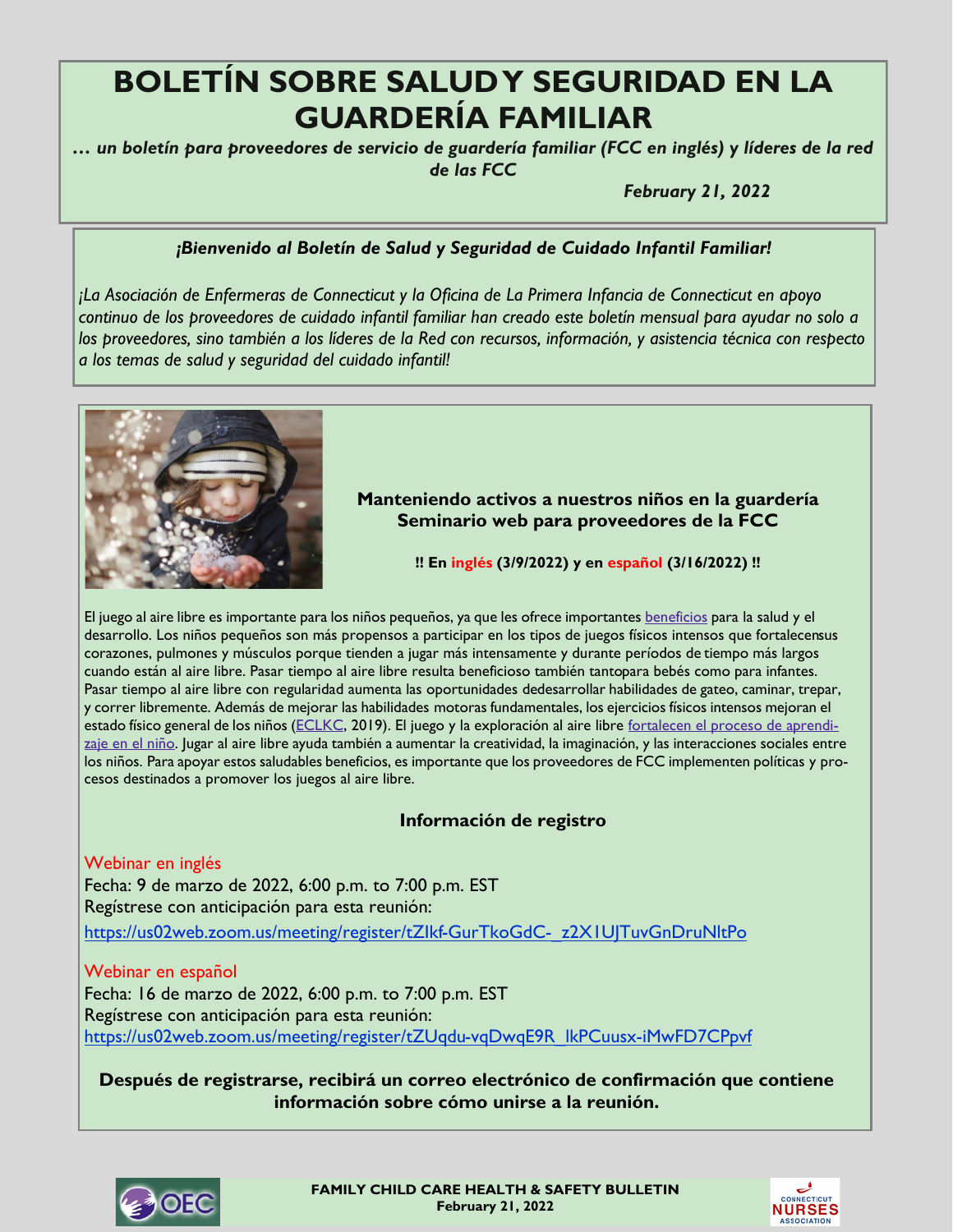## **Centers for Disease Control and Prevention (CDC) Isolation and Quarantine in Early Care and Education (ECE) Programs**

**Updated Feb. 17, 2022**

*[CDC: https://www.cdc.gov/coronavirus/2019-ncov/community/schools-childcare/sick-at-child-care-flowchart.html](https://www.cdc.gov/coronavirus/2019-ncov/community/schools-childcare/sick-at-child-care-flowchart.html)*

#### **Quick Guide: Isolation**

#### **What to do when a child in your early care and education (ECE) program might have COVID-19**

DAY 0: Child is sick or has a positive COVID-19 test

DAYS 1–5: Child stays home and isolates away from other people to the extent possible.

DAY 6: Is the child fever-free for 24 hours without the use of fever-reducing medication? AND is the child free of symptoms or symptoms improved? AND is the child 2 years of age or older and able to consistently wear a mask in the ECE program?

- YES: Return to the ECE program
- NO: Continue to days 6-10

DAYS 6–10: It is safest to continue isolation until the end of day 10.

- For children who have symptoms, continue isolation until the child is fever-free for 24 hours without the use of fever-reducing medication and other symptoms have improved.
- For children who were severely ill, or whose fever persists past day 10, consult a healthcare professional before returning to the ECE program.
- After day 10, return to the ECE program.

#### **Quick Guide: Quarantine**

#### **What to do when a child in your early care and education program (ECE) might have been exposed to COVID-19**

DAY 0: Child has been in close contact with someone who has COVID-19. Does the child need to quarantine? Did the child have confirmed COVID-19 within the last 90 days AND is the child without symptoms?

- YES: Return to the ECE program
- NO: Continue to the next question

Is the child up to date with COVID-19 vaccines?

- YES: Return to the ECE program
	- NO: The child should quarantine

#### **How long to quarantine**

DAYS 1–5: Child stays home and quarantines away from other people to the extent possible. Monitor for symptoms.

DAY 6: Is the child 2 years of age or older and able to consistently wear a mask in the ECE program?

- YES: Return to the ECE program
- NO: Continue to days 6-10

DAYS 6–10: It is safest to continue to quarantine until the end of day 10. After day 10, return to the ECE program. If the child has or develops symptoms at any point during their quarantine period, they should isolate immediately. Consult a healthcare professional for testing recommendations.

#### **Return to the ECE Program**

• Whenever possible, keep children who are returning from isolation or quarantine before day 11 away from people who are at high risk, and 6 feet apart when masks are not worn.

#### **For program administrators**

• When you determine isolation or quarantine policies, you should consider multiple factors: The impact of the loss of access to education and care on the well-being of children and families, the level of community transmission of COVID-19, presence of other people who are at high risk for severe illness, and the ability to use additional prevention strategies.